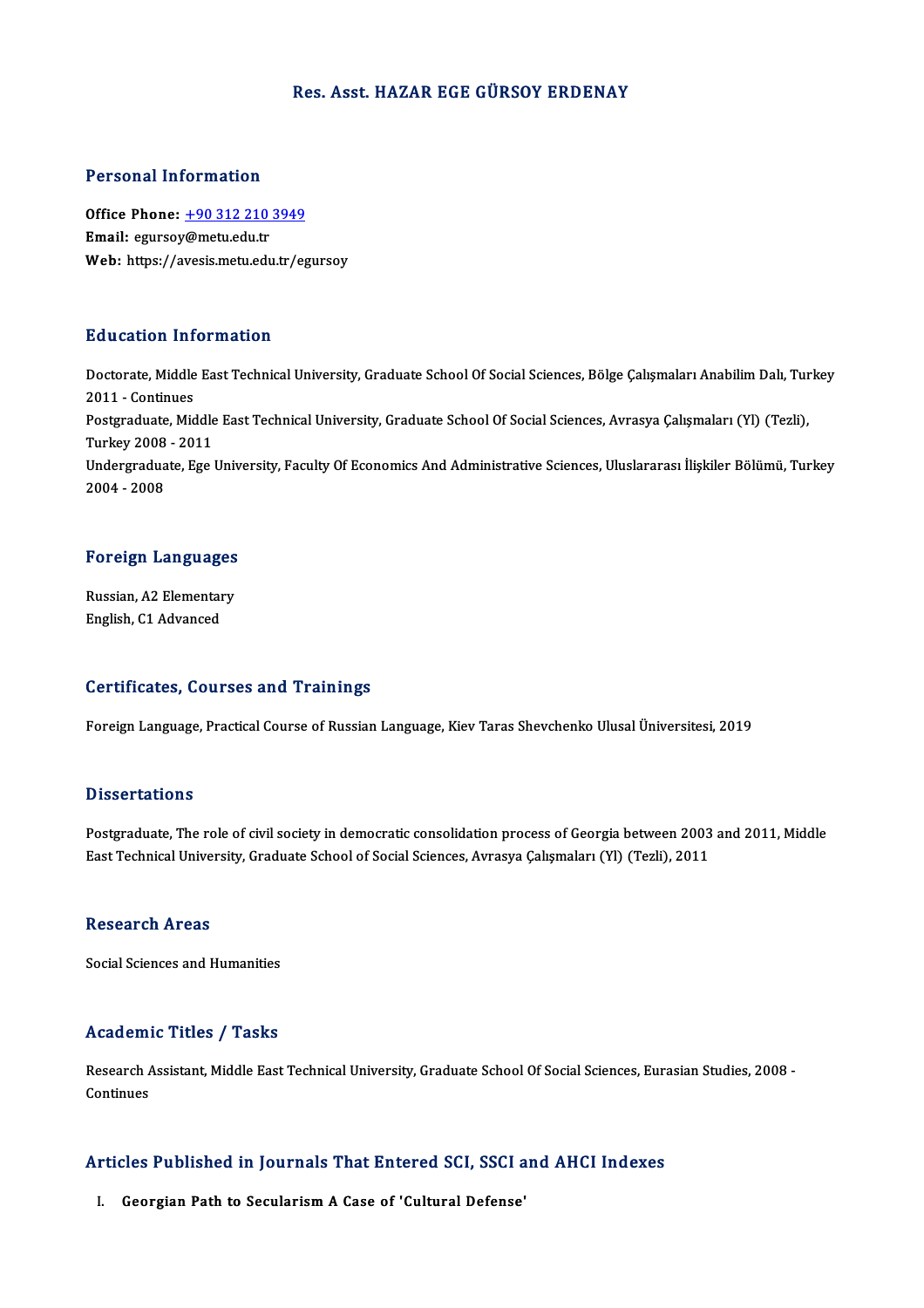Aydıngün A., Keskin S., Gursoy H. E. Aydıngün A., Keskin S., Gursoy H. E.<br>POLITICS RELIGION & IDEOLOGY, vol.22, no.3-4, pp.392-414, 2021 (Journal Indexed in SSCI)<br>Religious Revivel and Dennivativation in Rest Seviet Coengie: Resulturation of Ort

II. Religious Revival and Deprivatization in Post-Soviet Georgia: Reculturation of Orthodox Christianity<br>and Deculturation of Islam POLITICS RELIGION & IDEOLOG<br>Religious Revival and Depri<br>and Deculturation of Islam<br>*VÖVSAL B. AVDINCÜN A. Gune* KÖKSAL P.,AYDINGÜNA.,GursoyH.E. POLITICS AND RELIGION, vol.12, no.2, pp.317-345, 2019 (Journal Indexed in SSCI)

## Articles Published in Other Journals

- rticles Published in Other Journals<br>I. Sovyet ve Sovyet Sonrası Dönemde Ahıska Türklerinin Karşılaştıkları İnsan Hakları İhlalleri ve<br>Aynımcılıklar Ayrımcılıklar<br>Ayrımcılıklar<br>Keskin S. Güre Sovyet ve Sovyet Sonrası D*i*<br>Ayrımcılıklar<br>Keskin S., Gürsoy Erdenay H. E.<br>Hluelenanası Suelar ve Tarih / L Ayrımcılıklar<br>Keskin S., Gürsoy Erdenay H. E.<br>Uluslararası Suçlar ve Tarih / International Crimes and History, vol.18, pp.13-46, 2018 (Refereed Journals of Other Keskin S., Güi<br>Uluslararası :<br>Institutions)<br>AHISKA TÜI Uluslararası Suçlar ve Tarih / International Crimes and History, vol.18, pp.13-46, 2018 (Refer<br>Institutions)<br>II. AHISKA TÜRKLERI: ULUSÖTESI BIR TOPLULUK -ULUSÖTESI AILELER (İNCELEME)<br>Cüreyy Francy H. F.
- Institutions)<br>AHISKA TÜRKLERI:<br>Gürsoy Erdenay H. E.<br>Segyeleji Kenferansla AHISKA TÜRKLERI: ULUSÖTESI BIR TOPLULUK -ULUSÖTESI AILELER (İNC<br>Gürsoy Erdenay H. E.<br>Sosyoloji Konferansları, vol.50, pp.87-91, 2014 (Other Refereed National Journals)

Sosyoloji Konferansları, vol.50, pp.87-91, 2014 (Other Refereed National Journals)<br>Books & Book Chapters

ooks & Book Chapters<br>I. Ukrayna'da Ülke İçinde Yerinden Edilmiş Kişiler (IDP'ler) ve Entegrasyon: Devlet Politikası,<br>Hivelareresi Destek, Sosyoekanemik Durum Luslarası Shaptoru<br>Ukrayna'da Ülke İçinde Yerinden Edilmiş Kişi<br>Uluslararası Destek, Sosyoekonomik Durum Ukrayna'da Ülke İç<br>Uluslararası Destel<br>Gürsoy Erdenay H. E.<br>in: Sayyat Sanrası Ha Uluslararası Destek, Sosyoekonomik Durum<br>Gürsoy Erdenay H. E.<br>in: Sovyet Sonrası Ukrayna'da Devlet, Toplum ve Siyaset - Değişen Dinamikler, Dönüşen Kimlikler, ayşegül

aydıngün,ismail aydıngün, Editor, Terazi Yayınevi, Ankara, pp.295-330, 2020 in: Sovyet Sonrası Ukrayna'da Devlet, Toplum ve Siyaset - Değişen Dinamikler, Dönüşen Kimlikler,<br>aydıngün,ismail aydıngün, Editor, Terazi Yayınevi, Ankara, pp.295-330, 2020<br>II. Post-Sovyet Acara'da Müslüman Acaralılar: Sos

## aydıngün,ismail aydıngün, Editor, T<br>Post-Sovyet Acara'da Müslüma<br>Gürsoy Erdenay H. E. , Katlıarou Y.<br>in: Gürgistan daki Müslüman Tanlu Gürsoy Erdenay H. E. , Katlıarou Y.<br>in: Gürcistan daki Müslüman Topluluklar Azınlık Hakları Kimlik Siyaset, Aydıngün Ayşegül,Asker Ali,Şir Aslan Yavuz,

Editor, Terazi, Ankara, pp.193-218, 2016

## III. Post-Sovyet Gürcistan'da Azınlık Hakları: Ulusal ve Uluslararası Mevzuat, Devlet Politikası ve Resmi Görüş

GürsoyErdenayH.E. ,TulunO. Görüş<br>Gürsoy Erdenay H. E. , Tulun O.<br>in: Gürcistan daki Müslüman Topluluklar Azınlık Hakları Kimlik Siyaset, Aydıngün Ayşegül,Asker Ali,Şir Aslan Yavuz,<br>Editor, Terazi, Ankara, pp.93, 121, 2016 Gürsoy Erdenay H. E. , Tulun O.<br>in: Gürcistan daki Müslüman Topluluklaı<br>Editor, Terazi, Ankara, pp.83-121, 2016<br>Azınlık Haklarına Kuramsal Bir Bak II: Gürcistan daki Müslüman Topluluklar Azınlık Hakları Kimlik Siyaset, Aydıngün Ayşegül,Ask<br>Editor, Terazi, Ankara, pp.83-121, 2016<br>IV. Azınlık Haklarına Kuramsal Bir Bakış ve Etnik Demokrasi Örneği Olarak Gürcistan<br>Gürce

## Editor, Terazi, Ankara, pp.83-121<br>Azınlık Haklarına Kuramsal B.<br>Gürsoy Erdenay H. E. , Biletska Y.<br>in: Gürsistan daki Müslüman Tanl Gürsoy Erdenay H. E. , Biletska Y.<br>in: Gürcistan daki Müslüman Topluluklar Azınlık Hakları Kimlik Siyaset, Aydıngün Ayşegül,Asker Ali,Şir Aslan Yavuz,

Editor, Terazi, Ankara, pp.49-81, 2016

## Refereed Congress / Symposium Publications in Proceedings

- efereed Congress / Symposium Publications in Proceedings<br>I. The Humanitarian Consequences of the Karabakh,Abkhazia and South Ossetia Conflicts:The Case of Teca Gengress 7 by Inpediation<br>The Humanitarian Consequence<br>Azerbaijani and Georgian IDPs Azerbaijani and Georgian IDPs<br>Gürsoy Erdenay H. E.
	-

Azerbaijani and Georgian IDPs<br>Gürsoy Erdenay H. E.<br>The Centennial of the Independence of the Three South Caucasus States:Historical Background, Contemporary<br>Davelopments and Prespects of Bease and Presperity, Apkara, Turke Gürsoy Erdenay H. E.<br>The Centennial of the Independence of the Three South Caucasus States:Historical Background, Contemporary<br>Developments and Prospects of Peace and Prosperity, Ankara, Turkey, 09 November 2018, vol.24, p The Centennial of the Independence of the Three South Caucasus States:Historica<br>Developments and Prospects of Peace and Prosperity, Ankara, Turkey, 09 Novem<br>II. Remaining between Religion and Ethnicity: Muslim Georgians of

Developments and Pr<br><mark>Remaining betwee</mark><br>Gürsoy Erdenay H. E.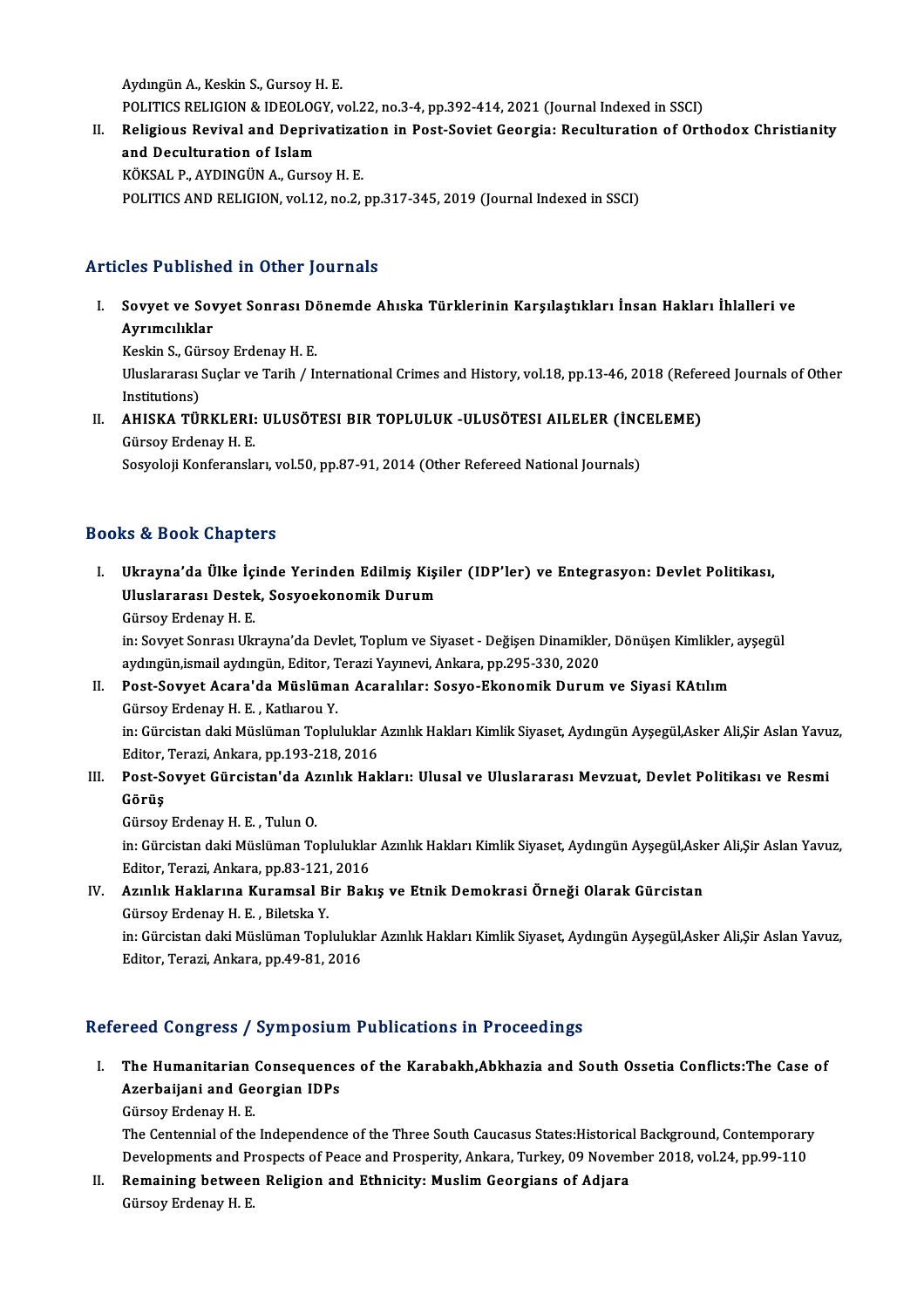Joint ESCAS-CESS Conference, Bishkek, Kyrgyzstan, 29 June - 02 July 2017

Joint ESCAS-CESS Conference, Bishkek, Kyrgyzstan, 29 June - 02 July 2017<br>III. ETNİK BİR DEMOKRASİDE AZINLIK TANIMI VE AZINLIK HAKLARI:GÜRCİSTAN'DAKİ AHISKA<br>TÜRKI ERİTHE DEFINITION OF MINORITY AND MINORITY RICHTS IN AN ETHN Joint ESCAS-CESS Conference, Bishkek, Kyrgyzstan, 29 June - 02 July 2017<br>ETNİK BİR DEMOKRASİDE AZINLIK TANIMI VE AZINLIK HAKLARI:GÜRCİSTAN'DAKİ AHISKA<br>TÜRKLERİTHE DEFINITION OF MINORITY AND MINORITY RIGHTS IN AN ETHNICDEMO ETNIK BIR DEMOKRASIDE AZINLI<br>TÜRKLERITHE DEFINITION OF MI<br>MESKHETIAN TURKS IN GEORGIA<br>Cürsey Erdensy H-E TÜRKLERİTHE DEFINITION OF MINORITY AND MINORITY RIGHTS IN AN ETHNICDEMOCRACY:<br>MESKHETIAN TURKS IN GEORGIA<br>Gürsoy Erdenay H. E.

MESKHETIAN TURKS IN GEORGIA<br>Gürsoy Erdenay H. E.<br>ERZİNCAN ÜNİVERSİTESİULUSLARARASIAHISKA TÜRKLERİSEMPOZYUMU, Erzincan, Turkey, 11 - 13 May 2017,<br>VAL2 AR 275 292 Gürsoy Erdenay H<br>ERZİNCAN ÜNİVE<br>vol.2, pp.375-383<br>Gürgü Müslümar ERZİNCAN ÜNİVERSİTESİULUSLARARASIAHISKA TÜRKLERİSEMPOZYUMU, Erzincan, Turkey,<br>vol.2, pp.375-383<br>IV. Gürcü Müslüman Olur mu? Milli Kimlik ve Dini Kimlik Arasında Sıkışmış Acaralılar<br>Gürcü Erdenay H. E

vol.2, pp.375-383<br>IV. Gürcü Müslüman Olur mu? Milli Kimlik ve Dini Kimlik Arasında Sıkışmış Acaralılar<br>Gürsoy Erdenay H. E. Gürcü Müslüman Olur mu? Milli Kimlik ve Dini Kimlik Arasında Sıkışmış .<br>Gürsoy Erdenay H. E.<br>Gürcistan'da İslamiyet'in Dünü, Bugünü, Yarını, İstanbul, Turkey, 6 - 08 May 2016<br>An Analysis of IDB (Internally Displased Berson

Gürsoy Erdenay H. E.<br>Gürcistan'da İslamiyet'in Dünü, Bugünü, Yarını, İstanbul, Turkey, 6 - 08 May 2016<br>V. An Analysis of IDP (Internally Displaced Person) as aSocial Identity: A Case Study for Georgian IDPs<br>Gürsov Erde Gürcistan'da İslamiye<br>**An Analysis of IDP**<br>Gürsoy Erdenay H. E.<br>The 14th METU CONE An Analysis of IDP (Internally Displaced Person) as aSocial Identity: A Case Study for Georgian IDPs<br>Gürsoy Erdenay H. E.<br>The 14th METU CONFERENCE ON INTERNATIONAL RELATIONSAREA STUDIES AND INTERNATIONAL RELATIONS:<br>INTERSE

Gürsoy Erdenay H. E.<br>The 14th METU CONFERENCE ON INTERNATIONAL RELATIONSAREA STUDIES AND INTERNATIONAL RELATIONS:<br>INTERSECTINGDIMENSIONS, Ankara, Turkey, 17 - 19 June 2015

## Supported Projects

Supported Projects<br>AYDINGÜN A., ŞAHİN F. K. , KÖKSAL P., KAHRAMAN A., GÜRSOY ERDENAY H. E. , TOKLUOĞLU A. C. , Project Supported by<br>Hisker Edvestion Institutions CENISLETILMIS KARADENIZ PÖLCESİ ÜLKELERİNDE ETNİK VE DİNLCES Bupporteca i rojects<br>AYDINGÜN A., ŞAHİN F. K. , KÖKSAL P., KAHRAMAN A., GÜRSOY ERDENAY H. E. , TOKLUOĞLU A. C. , Project Suppor<br>Higher Education Institutions, GENİŞLETİLMİŞ KARADENİZ BÖLGESİ ÜLKELERİNDE ETNİK VE DİNİ ÇEŞİT AYDINGÜN A., ŞAHİN F. K. , KÖKSAL P., KAHRAMAN A., GÜRSOY ERDENAY H. E. , TOKLUOĞLU A. C. , Project Supported l<br>Higher Education Institutions, GENİŞLETİLMİŞ KARADENİZ BÖLGESİ ÜLKELERİNDE ETNİK VE DİNİ ÇEŞİTLİLİĞİN<br>YÖNETİMİ Higher Education Institutions, GENİŞLETİLMİŞ KARADENİZ BÖLGESİ ÜLKELERİNDE ETNİK VE DİNİ ÇEŞİTLİLİĞİN<br>YÖNETİMİ VE BÖLGEYE ETKİLERİ: BULGARİSTAN, UKRAYNA, AZERBAYCAN VE GÜRCİSTAN ÖRNEKLERİ, 2017 - 2022<br>Aydıngün A., Project YÖNETİMİ VE BÖLGEYE ETKİLERİ: BULGARİSTAN, UKRAYNA, AZERBAYCAN VE GÜRCİSTAN ÖRNEKLERİ, 2017 - 2022<br>Aydıngün A., Project Supported by Higher Education Institutions, Yüksek Öğretim Kurulu Başkanlığı Proje Tabanlı<br>Uluslararas Aydıngün A., Project Supported by Higher Education Institutions, Yüksek Öğret<br>Uluslararası Değişim Programı2014'xxTEN SONRA KIRIM TATARLARININ KIRI<br>KIRIM TATAR TEŞKİLATLARI VE TÜRKİYE-UKRAYNA İLİŞKİLERİ, 2018 - 2020<br>KUSCU

KIRIM TATAR TEŞKİLATLARI VE TÜRKİYE-UKRAYNA İLİŞKİLERİ, 2018 - 2020<br>KUŞÇU BONNENFANT I., ŞENTÜRK S., AYATA A., KARADAĞ Y., GÜRSOY ERDENAY H. E. , DOĞANGÜN H. G. , KIRIM TATAR TEŞKİLATLARI VE TÜRKİYE-UKRAYNA İLİŞKİLERİ, 2018 - 2020<br>KUŞÇU BONNENFANT I., ŞENTÜRK S., AYATA A., KARADAĞ Y., GÜRSOY ERDENAY H. E. , DOĞANGÜN H. G. ,<br>DEĞİRMENCİOĞLU B., Project Supported by Higher Education In KUŞÇU BONNENFANT I., ŞENTÜRK S., AYATA A., KARADAĞ Y., GÜRSOY ERDENAY H.<br>DEĞİRMENCİOĞLU B., Project Supported by Higher Education Institutions, The Impa<br>on Developing/Improving Relations between Turkey and Central Asia, 20 DEĞİRMENCİOĞLU B., Project Supported by Higher Education Institutions, The Impact of the Turkic Council (TURKH<br>on Developing/Improving Relations between Turkey and Central Asia, 2016 - 2016<br>Gürsoy Erdenay H. E. , Kahraman

on Developing/Improving Relations between Turkey and Central Asia, 2016 - 2016<br>Gürsoy Erdenay H. E. , Kahraman A., Keskin S., Üner A., Asker A., Biletska,Biletska Y., Katliarou Y., Tuncel T., Şir A. Y. ,<br>Aydıngün A., Proje Gürsoy Erdenay H. E. , Kahraman A., Keskin S., Üner A., Asker A., Biletska,Biletska Y., Katliarou Y., Tuncel T., Şir A. Y. ,<br>Aydıngün A., Project Supported by Other Official Institutions, Gürcistan daki Müslüman Toplulukla Aydıngün A., Project Supported by Other Official Institutions, Gürcistan daki Müslüman Topluluklar Azınlık Hakları Kimli<br>Siyaset, 2015 - 2016<br>AYDINGÜN A., KÖKSAL P., KAHRAMAN A., GÜRSOY ERDENAY H. E. , Project Supported by

Siyaset, 2015 - 2016<br>AYDINGÜN A., KÖKSAL P., KAHRAMAN A., GÜRSOY ERDENAY H. E. , Project Supported by Higher Education Institutions<br>GÜRCİSTAN'DAKİ ACARALILAR: ULUSAL KİMLİK İNŞA SÜRECİNDE DİNİ VE ETNİK KİMLİĞİN ÇATIŞMASI, AYDINGÜN A., KÖKSAL P., KAHRAMAN A., GÜRSOY ERDENAY H. E. , Project Supported by Higher Education Ins<br>GÜRCİSTAN'DAKİ ACARALILAR: ULUSAL KİMLİK İNŞA SÜRECİNDE DİNİ VE ETNİK KİMLİĞİN ÇATIŞMASI, 2015<br>AYDINGÜN A., GÜRSOY ERDEN GÜRCİSTAN'DAKİ ACARALILAR: ULUSAL KİMLİK İNŞA SÜRECİNDE DİNİ VE ETNİK KİMLİĞİN ÇATIŞMASI, 2015 - 20<br>AYDINGÜN A., GÜRSOY ERDENAY H. E. , Project Supported by Higher Education Institutions, SOVYET SONRASI<br>GÜRCİSTAN'DA IDP'LE AYDINGÜN A., GÜRSOY ERDENAY H. E. , Project Supported<br>GÜRCİSTAN'DA IDP'LERE (ÜLKE İÇİNDE YERLERİNDEN O<br>GELİŞMELERİN KARŞILAŞTIRMALI ANALİZİ, 2014 - 2016<br>AYDINCÜN A. CELİK B. GÜRSOY ERDENAY H. E. Project S GÜRCİSTAN'DA IDP'LERE (ÜLKE İÇİNDE YERLERİNDEN OLMUŞ KİŞİLER) İLİŞKİN SOSYOLOJİK, SİYASİ VE HUKUKİ<br>GELİŞMELERİN KARŞILAŞTIRMALI ANALİZİ, 2014 - 2016<br>AYDINGÜN A., ÇELİK B., GÜRSOY ERDENAY H. E. , Project Supported by Higher

GELİŞMELERİN KARŞILAŞTIRMALI ANALİZİ, 2014 - 2016<br>AYDINGÜN A., ÇELİK B., GÜRSOY ERDENAY H. E. , Project Supported by Higher Education Institutions, KRASNODAI<br>BÖLGESİNDEN (RUSYA FEDERASYONU) AMERİKA BİRLEŞİK DEVLETLERİ'NİN AYDINGÜN A., ÇELİK B., GÜRSOY ERDENAY H. E. , Project Supported by Higher Education Institutions, KRASNODAR<br>BÖLGESİNDEN (RUSYA FEDERASYONU) AMERİKA BİRLEŞİK DEVLETLERİ'NİN ÇEŞİTLİ EYALETLERİNE GÖÇMEN<br>PROGRAMI ÇERÇEVESİNDE BÖLGESİNDEN (RUSYA FEDERASYONU) AMERİKA BİRLEŞİK DEVLETLERİ'NİN ÇEŞİTLİ EYALETLERİNE GÖÇMEN<br>PROGRAMI ÇERÇEVESİNDE GÖÇ EDEN AHISKA TÜRKLERİNİN SOSYO-EKONOMİK DURUMLARI VE ENTEGRASYON<br>2014 - 2015 PROGRAMI ÇERÇEVESİNDE GÖÇ EDEN AHISKA TÜRKLERİNİN SOSYO-EKONOMİK DURUMLARI VE ENTEGRASYONU,<br>2014 - 2015<br>Ergun Özbolat A., Gürsoy Erdenay H. E. , Project Supported by Higher Education Institutions, Gürcistan'da<br>Demokratikle

Ergun Özbolat A., Gürsoy Erdenay H. E., Project Supported by Higher Education Institutions, Gürcistan'da

## **Tasks In Event Organizations**

Tasks In Event Organizations<br>Aydıngün A., Gürsoy Erdenay H. E. , Kahraman A., 25 YEARS OF TURKEY-UKRAINE DIPLOMATIC RELATIONS: REGIONAL<br>REVELOPMENTS AND PROSPECTS FOR ENHANCED COOPERATION Workshop Organization Ankara Turka Tusks III EV SIFE OF Santaufforfs<br>Aydıngün A., Gürsoy Erdenay H. E. , Kahraman A., 25 YEARS OF TURKEY-UKRAINE DIPLOMATIC RELATIONS: REGIOI<br>DEVELOPMENTS AND PROSPECTS FOR ENHANCED COOPERATION, Workshop Organization, Ankara, Aydın<br>DEVEl<br>2017